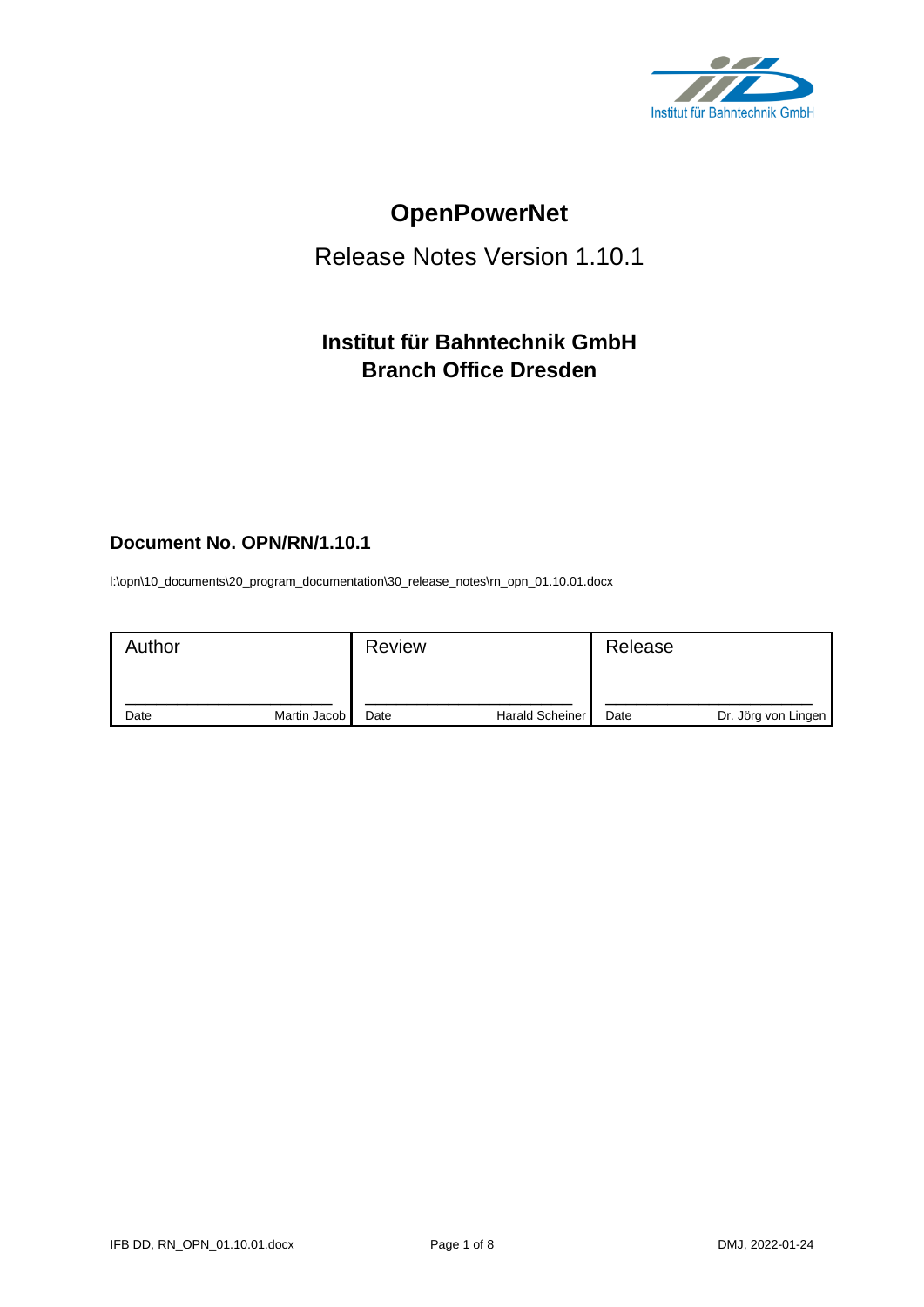| OPN/RN/     | OpenPowerNet                 | Institut für Bahntechnik GmbH |
|-------------|------------------------------|-------------------------------|
| Page 2 of 8 | Release Notes Version 1.10.1 | l Issue 2022-01-24            |

### **1 Introduction**

#### **1.1 Overview**

The purpose of this document is to describe the changes and the status of OpenPowerNet version 1.10.1. The document contains:

- o List of delivered files on DVD,
- o Description of the main functionality,
- o Any restrictions known,
- o List of corresponding documentation and
- o Known issues.

#### **1.2 Configuration**

See document Installation Instruction version 1.10.1 for required third-party software versions.

#### **1.3 Acronyms and abbreviations**

The following abbreviations are used within this document.

| <b>Abbreviation</b> | <b>Description</b>                |
|---------------------|-----------------------------------|
| 2AC                 | 2 Phase AC                        |
| AC                  | <b>Alternating Current</b>        |
| <b>ATM</b>          | <b>Advance Train Module</b>       |
| <b>DC</b>           | <b>Direct Current</b>             |
| <b>DVD</b>          | <b>Digital Versatile Disk</b>     |
| <b>EFE</b>          | <b>Engine File Editor</b>         |
| <b>GUI</b>          | <b>Graphical User Interface</b>   |
| <b>NMMV</b>         | Network Model Microscopic Viewer  |
| <b>OCS</b>          | Overhead Catenary System          |
| <b>ODBC</b>         | <b>Open Database Connectivity</b> |
| <b>OPN</b>          | <b>OpenPowerNet</b>               |
| <b>OT</b>           | OpenTrack                         |
| <b>PDF</b>          | <b>Portable Document Format</b>   |
| <b>PSC</b>          | <b>Power Supply Calculation</b>   |
| SoC                 | State of Charge                   |
| <b>VLD</b>          | <b>Voltage Limiting Device</b>    |
| <b>XML</b>          | Extensible Markup Language        |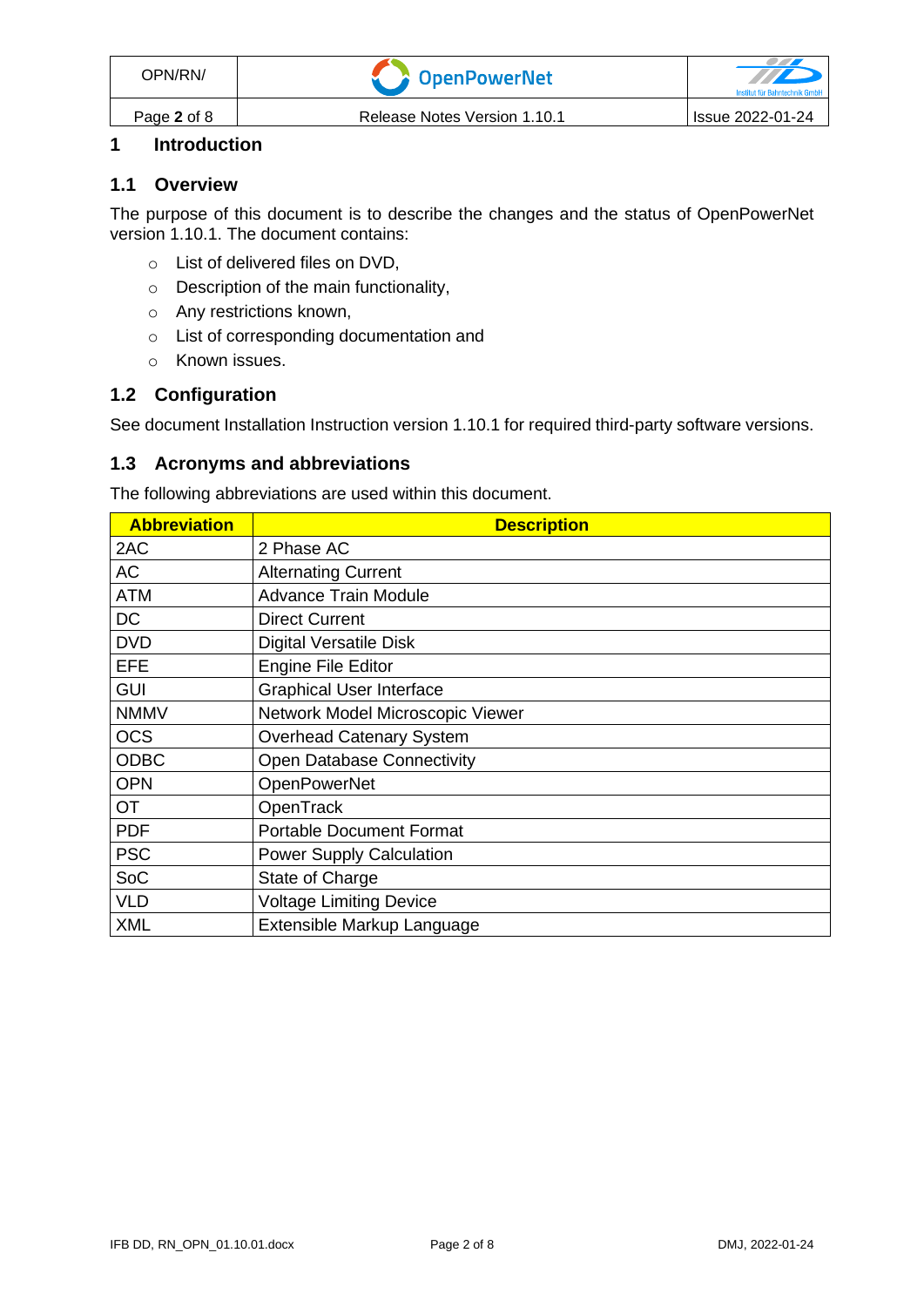| OPN/RN/                       | <b>T</b> OpenPowerNet        | Institut für Bahntechnik GmbH |  |
|-------------------------------|------------------------------|-------------------------------|--|
| Page 3 of 8                   | Release Notes Version 1.10.1 | Issue 2022-01-24              |  |
| Liet of files an DVD delivery |                              |                               |  |

#### **2 List of files on DVD delivery**

OPN InstallationInstruction 1.10.1.pdf OPN ModellingCheckList 1.9.2.pdf OPN ReleaseNotes 1.10.1.pdf OPN\_UserManual\_1.10.0.pdf OpenPowerNet\my.ini OpenPowerNet\createUser.bat OpenPowerNet\OpenPowerNet-1.10.1.zip OpenTrack\OpenTrack.V\_1.10.3.2021-07-30.Ta18kN.zip ThirdPartyPrograms\ required by OpenPowerNet, see Installation Instructions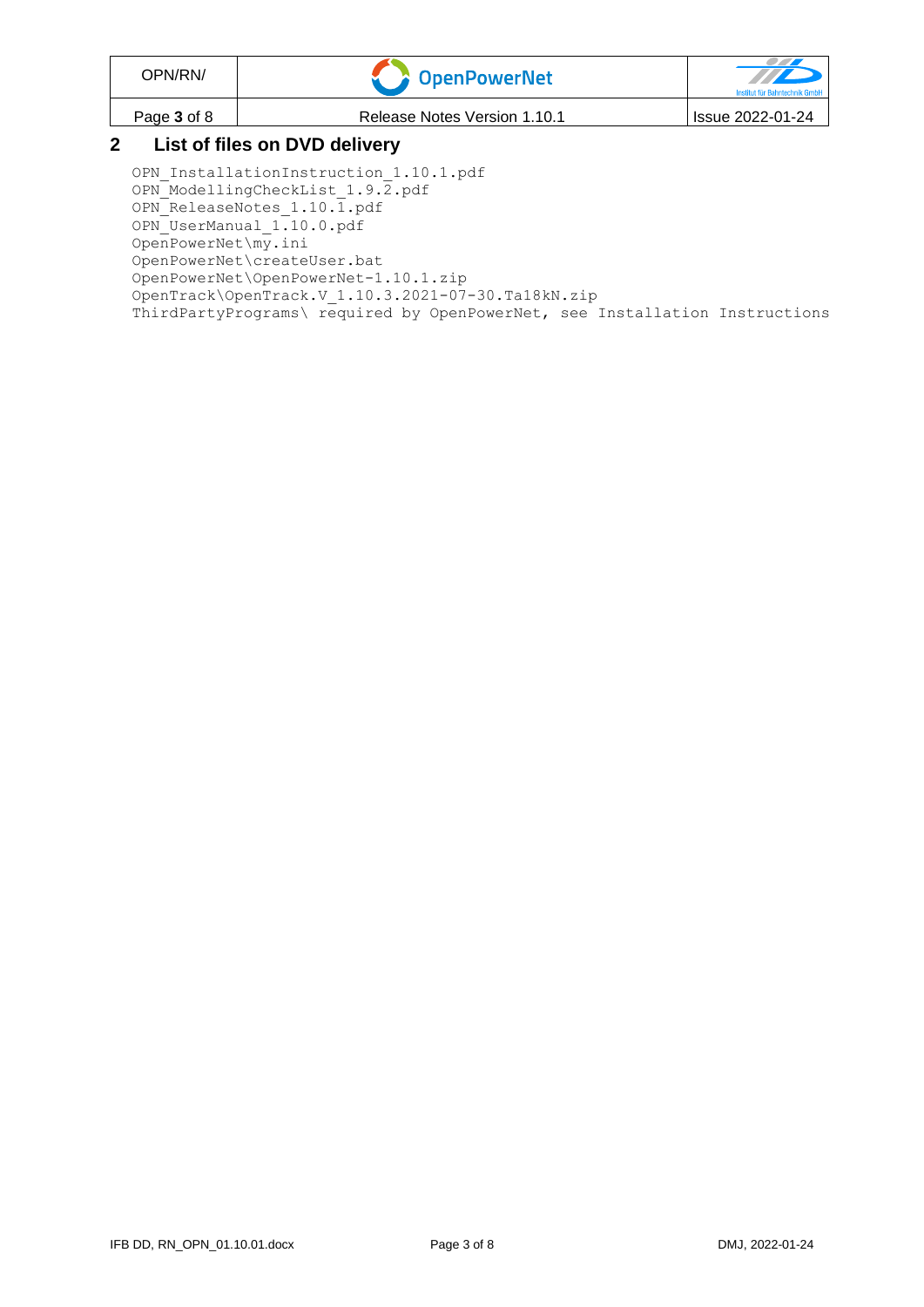| OPN/RN/     | <b>A</b> OpenPowerNet        |                  |
|-------------|------------------------------|------------------|
| Page 4 of 8 | Release Notes Version 1.10.1 | Issue 2022-01-24 |

## **3 Main functionality**

OpenPowerNet version 1.10.1 has the following main functionality:

- Calculation of AC, 2AC and DC power supply system,
- Calculation of magnetic coupling of conductors is done internally,
- Possible electrical network configurations include, but are not limited to:
	- o Highspeed railway,
	- o Freight railway,
	- $\circ$  Metro systems with OCS or 3<sup>rd</sup>/4<sup>th</sup> rail,
	- o Monorail systems,
	- o Tram networks,
	- o Trolleybus networks,
	- o Battery buses with charging station.
- AC / 2AC power supply models:
	- o Transformer,
	- o Converter (SFC),
	- o Auto transformer,
	- o Booster transformer,
- DC power supply models:
	- o Rectifier/Inverter,
- Stationary energy storage for stabilisation of line voltage and energy saving,
- Voltage limiting device model to limit the touch voltage,
- Calculation of tractive effort with retroactive effect to the railway operation simulator OpenTrack,
- Consideration of regenerative braking,
- Consideration of tractive and braking current limitation,
- Consideration of power factor at vehicle pantograph,
- Calculation of electrical engines with single or multiple propulsion systems,
- Division of power consumption for multiple train operating companies,
- Evaluation of engine energy storage charging from regenerative braking and/or catenary,
- Evaluation of catenary-free operation,
- Consideration of coasting behaviour of the courses,
- Consideration of changing train mass at station stops,
- Calculation of short circuit currents,
- Quick evaluation of network structure using constant current engine model,
- Visualisation of results using prepared Excel-Files and
- Visualisation of results using the automated analysis of the Analysis Tool generating Excel and PDF files for:
	- o Minimum pantograph voltage,
	- o Maximum touch voltage,
	- o Maximum leakage current,
	- o Substation: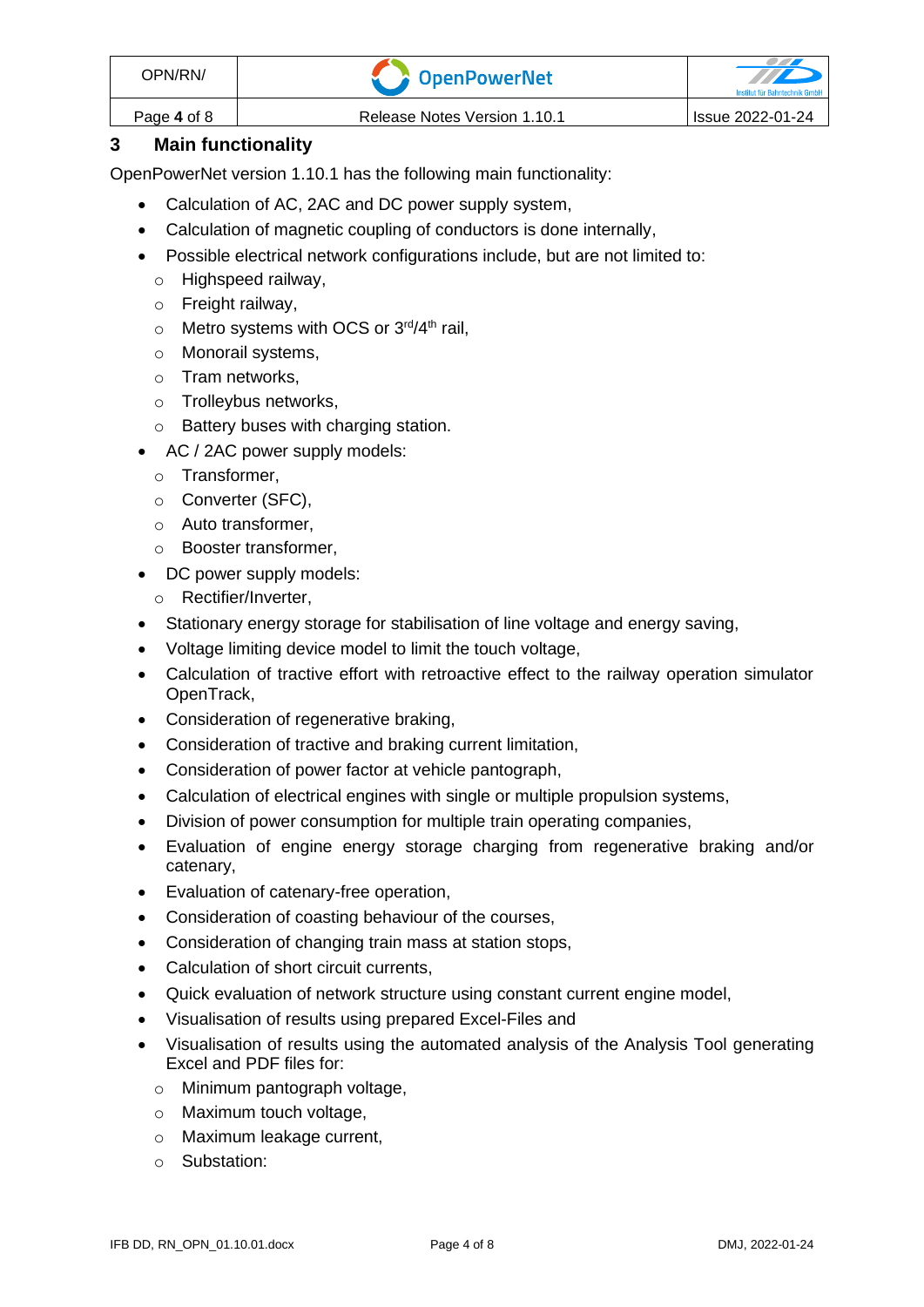| OPN/RN/     | OpenPowerNet                                           | TTD<br>Institut für Bahntechnik GmbH |
|-------------|--------------------------------------------------------|--------------------------------------|
| Page 5 of 8 | Release Notes Version 1.10.1                           | Issue 2022-01-24                     |
|             | Feeder current versus time and as TRLPC <sup>1</sup> , |                                      |

- <span id="page-4-0"></span>■ Busbar voltage versus time,
- Power (P,Q,S) versus time and as TRLPC for input, output and total (per substation and total of all substations of a network),
- Power factor versus time,
- o Magnetic Field as flux density (B-field) and field strength (H-field),
- $\circ$  [C](#page-4-0)onductor and connector current versus time and as TRLPC<sup>1</sup>,
- $\circ$  Voltage versus time and as TRLPC<sup>[1](#page-4-0)</sup>,
- o Energy overview,
- o Vehicle specific charts,
- o Vehicle specific overview

<sup>1</sup> The **T**ime-**R**ated **L**oad **P**eriods **C**urve (TRLPC) shows the maximum or minimum of a set of varying window-size averages where the window time duration is defined by the x-axis value.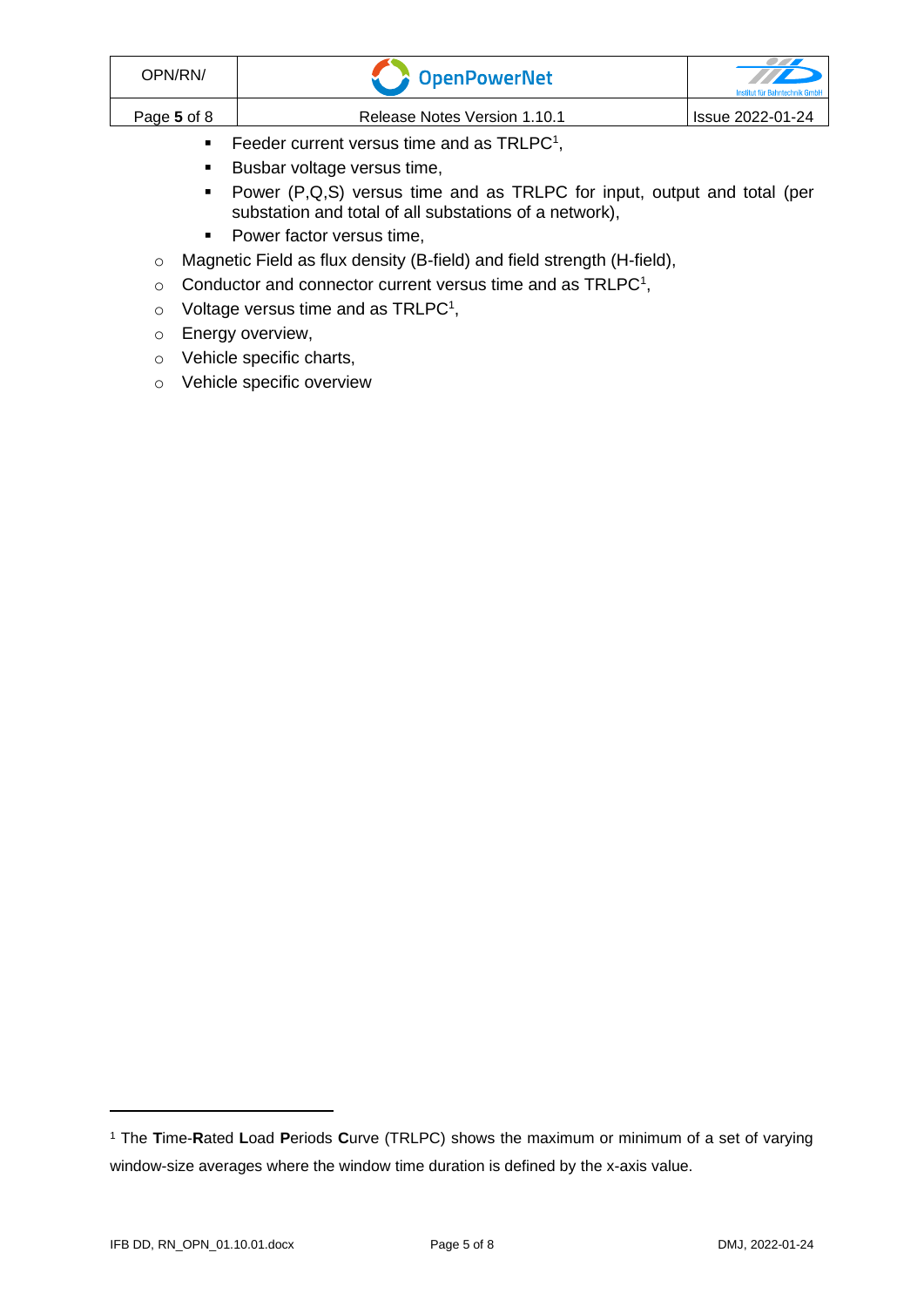| OPN/RN/     | OpenPowerNet                 | $\overline{H}$<br>Institut für Bahntechnik GmbH |
|-------------|------------------------------|-------------------------------------------------|
| Page 6 of 8 | Release Notes Version 1.10.1 | l Issue 2022-01-24                              |

# **4 Changes**

#### **4.1 Version 1.10.1 vs. 1.10.0**

# **4.1.1 Bugfixes**

- General
	- o OPN-14988 fix OpenTrack compatibility check
- GUI
	- o OPN-14597 Improved Exception handling at NMMV to show feedback to the user in case of Exception.

# **4.1.2 OpenTrack**

o Version not changed

.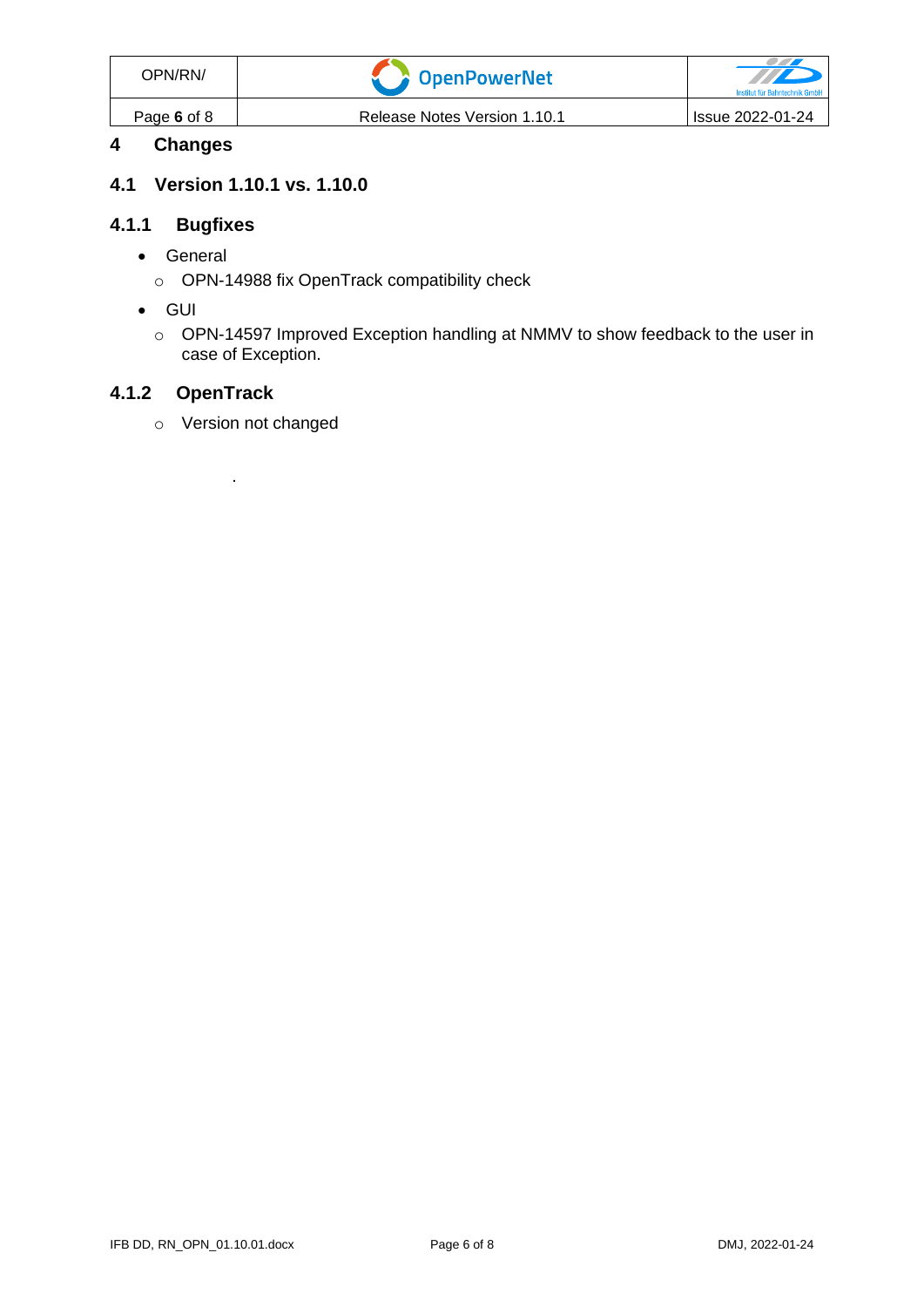| OPN/RN/     | OpenPowerNet                 | Institut für Bahntechnik Gmbl |
|-------------|------------------------------|-------------------------------|
| Page 7 of 8 | Release Notes Version 1.10.1 | <b>Issue 2022-01-24</b>       |

# **5 Known restrictions**

OpenPowerNet is tested with OpenTrack version 1.10.3 (2021-07-30) and should only be used with this version.

OpenPowerNet is a single user application. It is not tested to use the same database for multiple users at the same time.

### **6 Version of corresponding documentation**

The following table lists the version of the documents related to OpenPowerNet 1.10.1.

| <b>Document</b>          | <b>Version</b> |
|--------------------------|----------------|
| Installation Instruction | 1.10.1         |
| <sup>1</sup> User Manual | 1.10.0         |